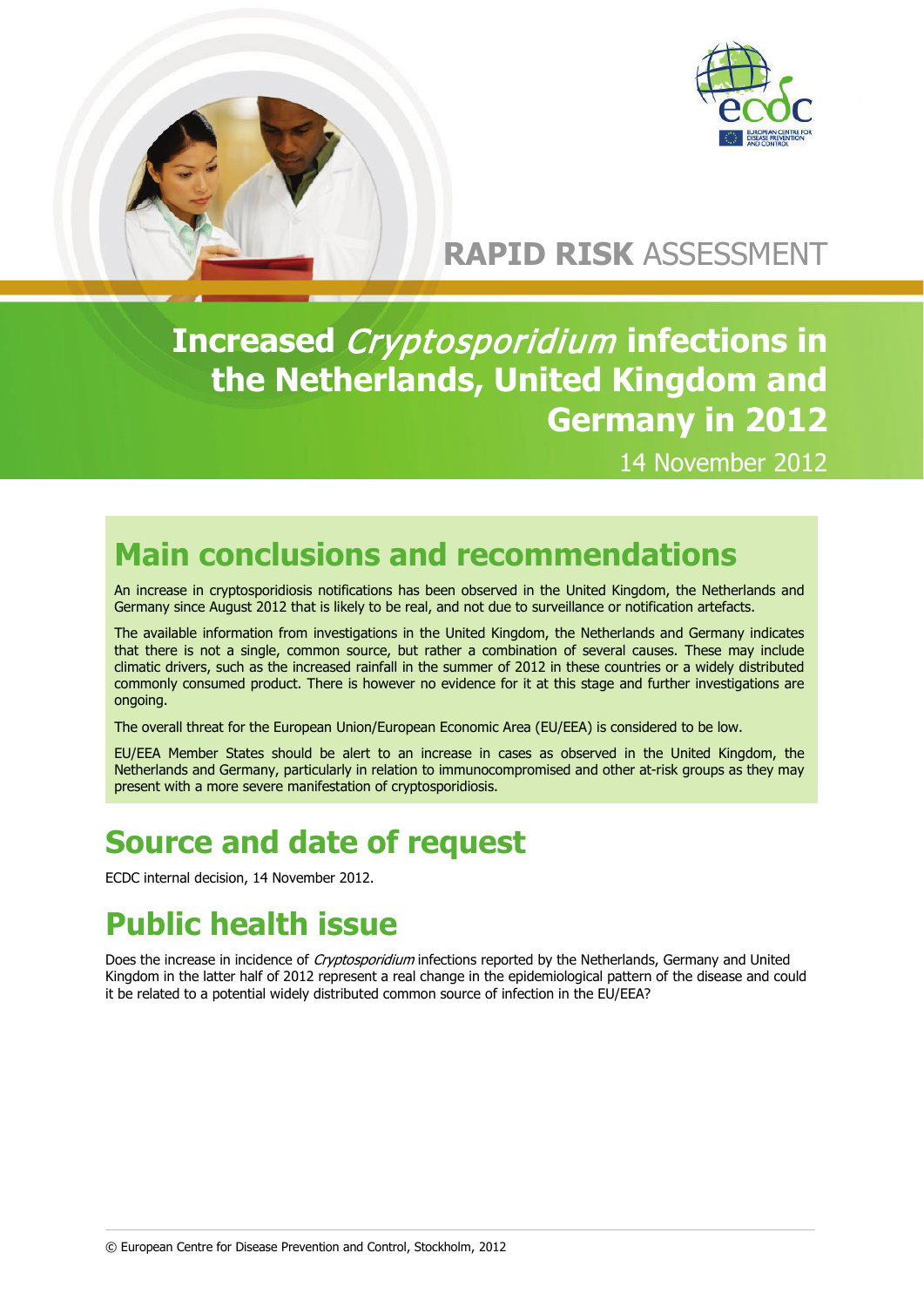j

#### **Consulted experts**

Health Protection Agency (HPA), United Kingdom: Bob Adak, Gordon Nichols

Public Health Wales, United Kingdom: Rachel Chalmers

National Institute of Public Health and the Environment (RIVM), the Netherlands**:** Titia Kortbeek, Wilfrid van Pelt, Joke van der Giessen, Nelly Fournet, Anouk Urbanus

Robert Koch Institute (RKI), Germany: Bettina Rosner

WHO Regional Office for Europe<sup>[1](#page-1-0)</sup>: Hilde Kruse and Jukka Pukkila

ECDC internal response team: Pete Kinross, Birgitta de Jong, Jaime Martinez Urtaza, Josep Jansa, Alastair Donachie, Johanna Takkinen, Tarik Derrough

## **Disease background information**

Cryptosporidium is a microscopic protozoan parasite that causes the diarrheal disease cryptosporidiosis.

There are many species of Cryptosporidium that can infect humans and animals. Some species infect mammals including cattle, sheep, rodents, cats and dogs, but also birds, fish and reptiles. Cryptosporidium lives in the intestine of infected humans or animals. An infected person or animal sheds a high quantity of Cryptosporidium oocysts in faeces.

The disease in humans is predominantly caused by the species Cryptosporidium hominis and Cryptosporidium parvum, although a number of other species are also pathogenic for humans. Currently, there are 26 recognised species, of which C. hominis (previously known as C. parvum Type 1), found primarily in humans, and C. parvum (previously known as C. parvum Type 2), found in humans and other mammals, are the two major human pathogens and have been reported as cause of morbidity and outbreak of disease.

Ingestion of oocysts, which contain the infective stage of parasites life cycle, can most commonly cause watery diarrhoea in humans and protracted diarrhoea in people with an immune deficiency (e.g. people with AIDS; those with inherited diseases that affect the immune system; and patients who are taking certain immunosuppressive drugs). Symptoms of cryptosporidiosis generally begin two to ten days (average seven days) after becoming infected with the parasite. Symptoms usually last about one to two weeks (with a range of a few days to four or more weeks) in healthy persons. People with weakened immune systems may develop serious, chronic disease that may be life threatening.

The parasite is protected by an outer shell that allows it to survive outside the body and makes it very resistant to severe environmental conditions (heat, cold or chemical disinfectants) for prolonged periods of time. It can remain and survive for months in moist soil or water. The parasite can survive most common water disinfection procedures, including chlorination, therefore water distribution systems and swimming pools are particularly susceptible to contamination with *Cryptosporidium*. The parasite can be effectively removed by well operated filtration, or killed by UV treatment but not by chlorine treatment of water.

Faecal-oral transmission can occur directly through person-to-person and animal-to-person routes or indirectly through environmental vehicles (e.g. contaminated water and food). Ingestion of contaminated drinking water and recreational water is the most common mode of transmission but human to human transmission and zoonotic transmission can also occur. Infective dose is very small and about two to ten oocysts are estimated to be sufficient to cause the disease.

Outbreaks have been reported in healthcare facilities and day-care centres, institutions, at open farms, within households, among bathers and water sports players in lakes and swimming pools, and in municipalities with contaminated public and private water supplies. Most cases are reported in summer months, with C. hominis infection predominating in this period.

<span id="page-1-1"></span><span id="page-1-0"></span> $1$  The views in this document do not necessarily represent the views of the WHO Regional Office for Europe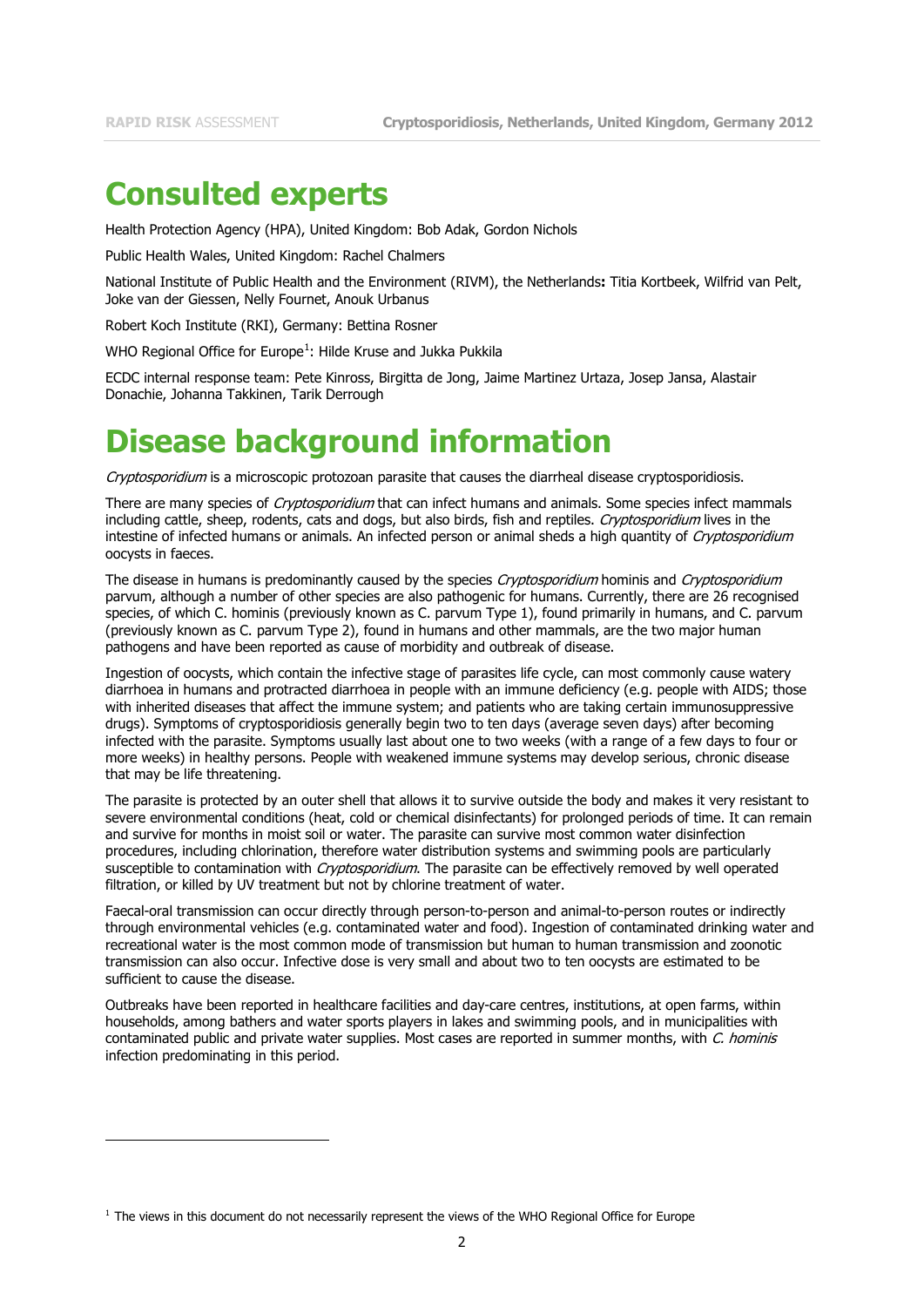Food-borne outbreaks of cryptosporidiosis infections have been documented in association with raw or insufficiently pasteurised milk, unpasteurised apple juice, and raw produce, including parsley, green onions, and chicken salad as well as transmission via food handlers. In the USA, there have been several outbreaks linked to apple cider. Cryptosporidium oocysts have been detected in bottled water in Brazil and Mexico, but at a low concentration as well as in shellfish, vegetables and fruit.

There is no single test for Cryptosporidium infection. The demonstration the of presence of Cryptosporidium species oocysts or Cryptosporidium antigen in a sample may be sufficient for a positive diagnosis. Diagnosis is established microscopically with acid-fast or fluorescence-based stains. Microscopy alone cannot determine the species of Cryptosporidium. Nucleic acid detection tests can provide a greater sensitivity to the species level diagnosis. Species/genotypes and/or subtype identification can be performed on *Cryptosporidium* DNA using molecular techniques, such as the Real time PCR based methods typing and sequencing of PCR products amplified from defined genetic loci (e.g. 18SrRNA, COWP, HSP60, GP60 and microsatellites). This not only confirms diagnosis, but also provides additional discrimination at subspecies level. There is no standardised subtyping scheme for C. parvum or C. hominis. DNA sequence analysis of the gp60 gene provides transferrable data for further discrimination but will underestimate diversity as only a single locus is analysed.

Most healthy people will recover without treatment. Treatment aims primarily at reducing symptoms of diarrhoea and preventing dehydration. There is no EU-wide approved medicine for the treatment of cryptosporidiosis in the EU/EEA. Nitazoxanide is approved in the United States for treatment of diarrhoea caused by Cryptosporidium in immunocompetent people. The effectiveness of this drug for immunocompetent patients is still under debate. The effectiveness of nitazoxanide in immunosuppressed individuals is unclear.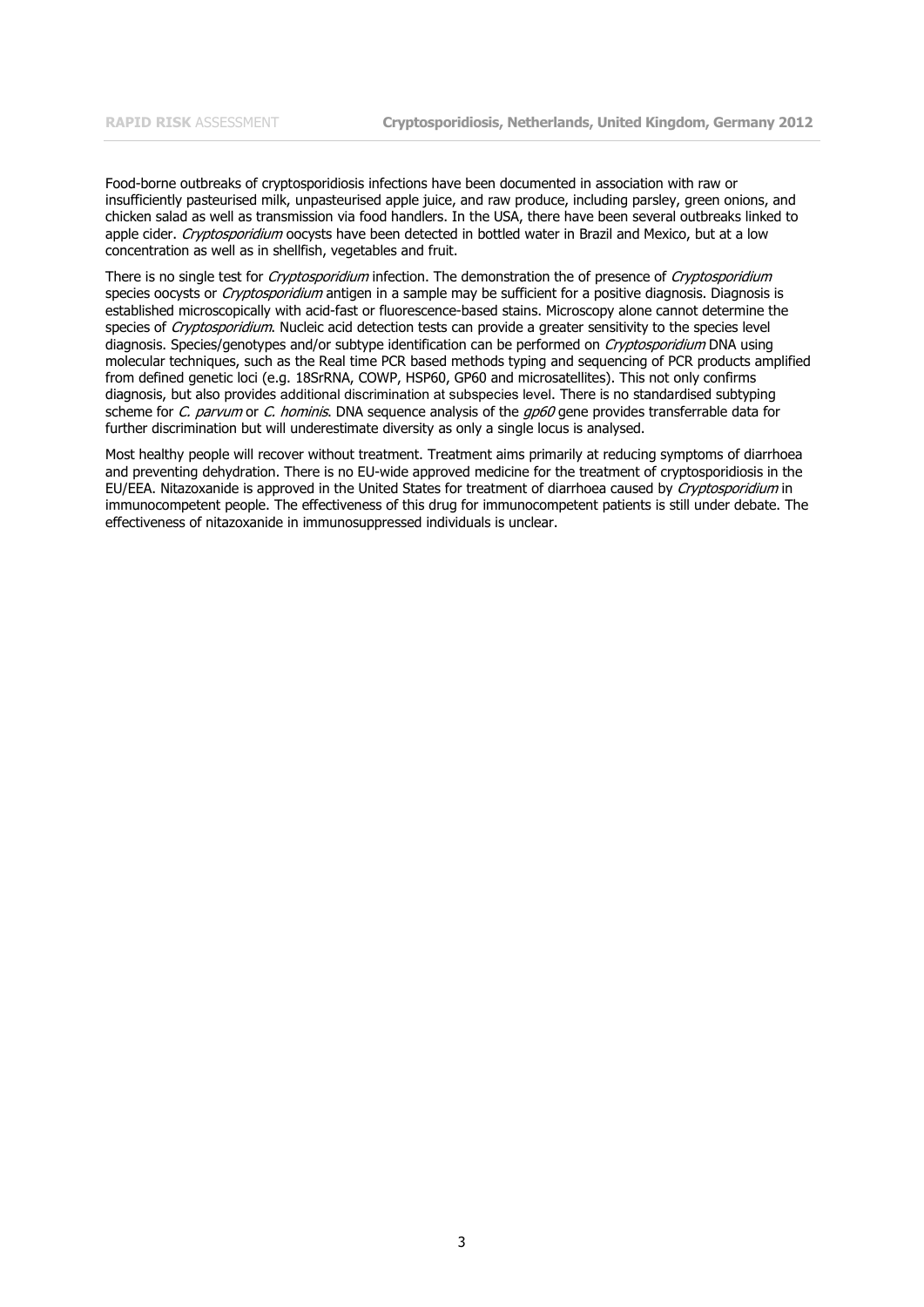## **Event background information**

The Netherlands posted an urgent inquiry on the epidemic intelligence information system for food and waterborne diseases (EPIS-FWD) on 25 October to inform European Union/European Economic Area (EU/EEA) Member States (Member States) of an unprecedented increase in reported cryptosporidiosis in faecal samples diagnosed in medical microbiological labs in 2012 compared to previous years. The laboratories report a wide range of increase in the percentage of positive samples (in some of the laboratories there was an increase from 1.5% to 6.5% of positive samples while in others from 1.1% to 12%). A precise estimate of the increase cannot be provided at this stage. A laboratory-based surveillance system for Cryptosporidium is lacking. The increase started in August 2012 across the country and continued until week 38. The numbers dropped after week 38 but are still higher than normal in the beginning of November. The most frequently isolated species was C. hominis based on the GP60 marker the dominant type 1bA10G2. This type has been the most frequently found type in humans in the Netherlands in recent years. Overall, the age and gender distribution did not differ from previous years. The age distribution of cases has two peaks: 19–65yrs (mostly women), and 0–5yrs (mostly boys in most regions). The National Institute of Public Health and the Environment does not have direct evidence of secondary transmission from parent to child, or child to parent.

England and Wales also reported a large seasonal increase in the reporting of Cryptosporidium cases from the end of August 2012, with 2 173 cases reported between weeks 33 to 43 of 2012 across all regions in England and Wales compared to an average of 1 430 cases reported for the same weeks over the previous six years. However there are wide variations observed in the scale of the autumn peak from year to year and it should be noted that the observed reporting levels were at the lower end of the expected range in 2011. C. hominis represented 75% of isolates with a high proportion belonging to the 1bA10G2 gp60 subtype. This is the largest increase in cryptosporidiosis seen since 2003.

Germany has observed a 1.6-fold increase of notified cryptosporidiosis cases in weeks 34 to 39 of 2012 compared to the average of the same time period in the previous five years (386 versus 238 cases). The number of notified cases was highest in week 37 of 2012. Age and gender distribution and the proportion of imported infections did not differ substantially from previous years.

The United Kingdom carried routine case interviews using standard questionnaires in the North East of England in 2012 and did not identify a common source(s) of infection. A higher proportion of infections were observed in those returning from Spain, and to a lesser extent Turkey. Many small outbreaks and case-clusters associated with this time period were also observed, involving recreational water and foreign travel.

The Netherlands carried out a case-control study in September in four regions covering 85 cases and 124 controls. Results from this study had tentative evidence of an elevated risk related to mineral water (odds ratio 2.5 by multivariable analysis); although only 20% cases reported having drank it. There were no questions on specific brands of products. There was no evidence of increased risk from having swum in surface water. Travel abroad is reported by about 36% of cases; the same results for mineral water are seen when these travel-related cases are excluded from the analysis.

Environmental drivers and climatic patterns may explain some of the increase of cases in the UK and the Netherlands as they have experienced heavy rainfalls this summer and autumn. In the Netherlands the temperature was high in the middle of August and beginning of September.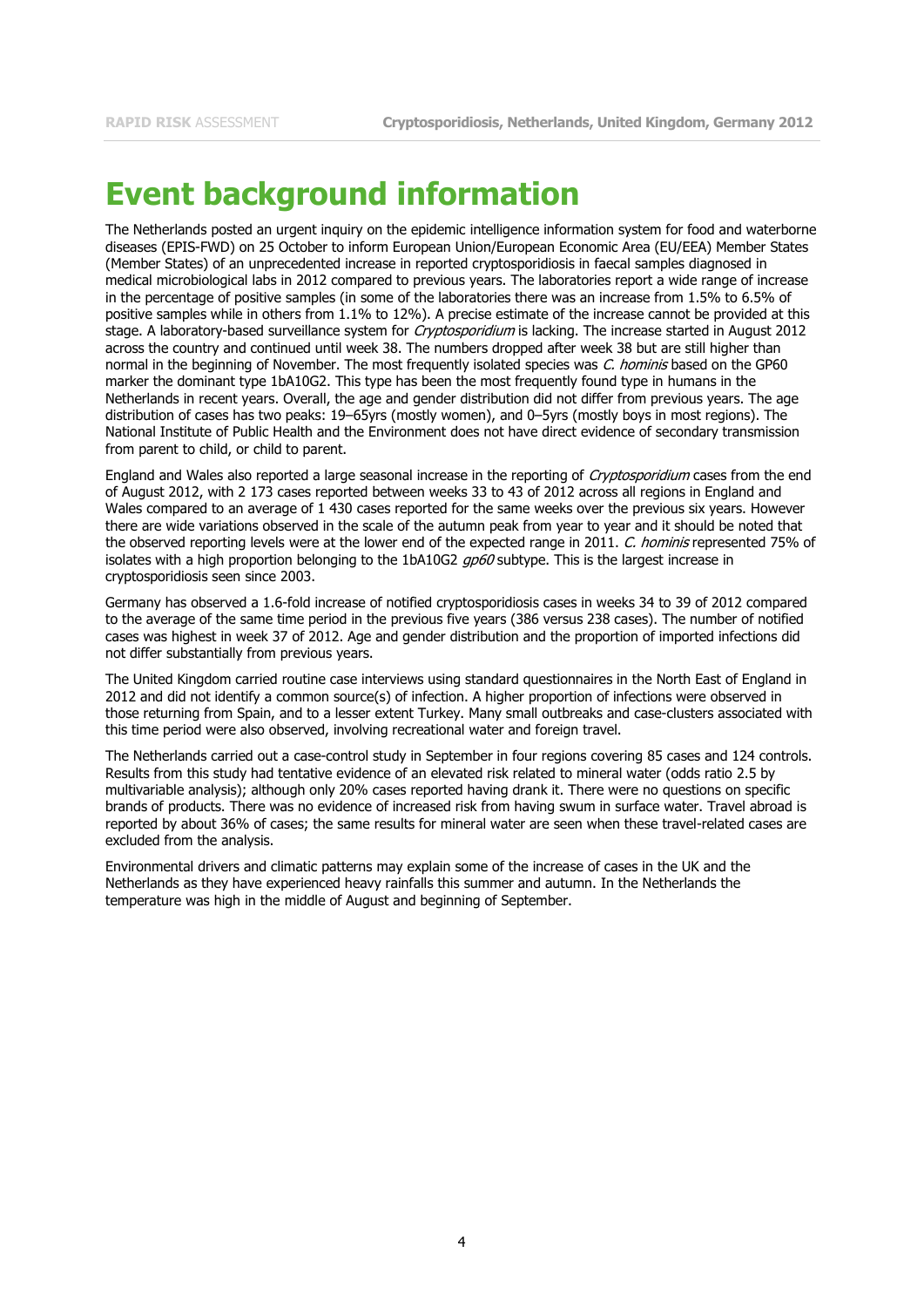#### **Background data**

Cryptosporidiosis is among the 52 diseases and health issues under surveillance in the [EU/EEA,](http://ec.europa.eu/health/communicable_diseases/early_warning/comm_legislation_en.htm) and the case-definition for reporting at the EU level is described in Commission Decision [2](#page-1-1)008/426/EC<sup>2</sup>. It includes clinical, laboratory and epidemiological criteria.

Cryptosporidium data is reported to ECDC into the European Surveillance System database by 21 of the 30 EU/EEA Member States including the United Kingdom and Germany, but not the Netherlands, where the disease is not under surveillance. The other 19 Member States that supply data on cryptosporidiosis cases are Austria, Belgium, Bulgaria, Cyprus, Czech Republic, Estonia, Finland, Hungary, Ireland, Latvia, Lithuania, Luxembourg, Malta, Poland, Romania, Slovakia, Slovenia, Spain, and Sweden. The sensitivity of surveillance systems is believed to vary considerably.

Cryptosporidium data is available in the European Surveillance System from 2005 until 2011.

Only C. parvum is notifiable in Germany. However, most laboratories do not perform tests that can discriminate between C. hominis and C. parvum. Therefore Germany's Cryptosporidium data in the European Surveillance System is presumably a mix of C. hominis and C. parvum. This is also true of the publicly available Cryptosporidium data in the Robert Koch Institute's SurvStat database. $^3$  $^3$  .

Both species are under established surveillance in the United Kingdom, and so Cryptosporidium data in the European Surveillance System represents the total Cryptosporidium infections reported in the United Kingdom.

#### <span id="page-4-1"></span>**Figure 1. Number of cryptosporidiosis cases reported by month, Germany, 2009–2011 (n=2 970)**



Source: the European Surveillance System, accessed 13 November 2012

j

<sup>&</sup>lt;sup>2</sup> Available at: http://eur-lex.europa.eu/Result.do?T1=V4&T2=2008&T3=426&RechType=RECH\_naturel&Submit=Search

<span id="page-4-0"></span><sup>3</sup> Available at:<http://www3.rki.de/SurvStat/QueryForm.aspx>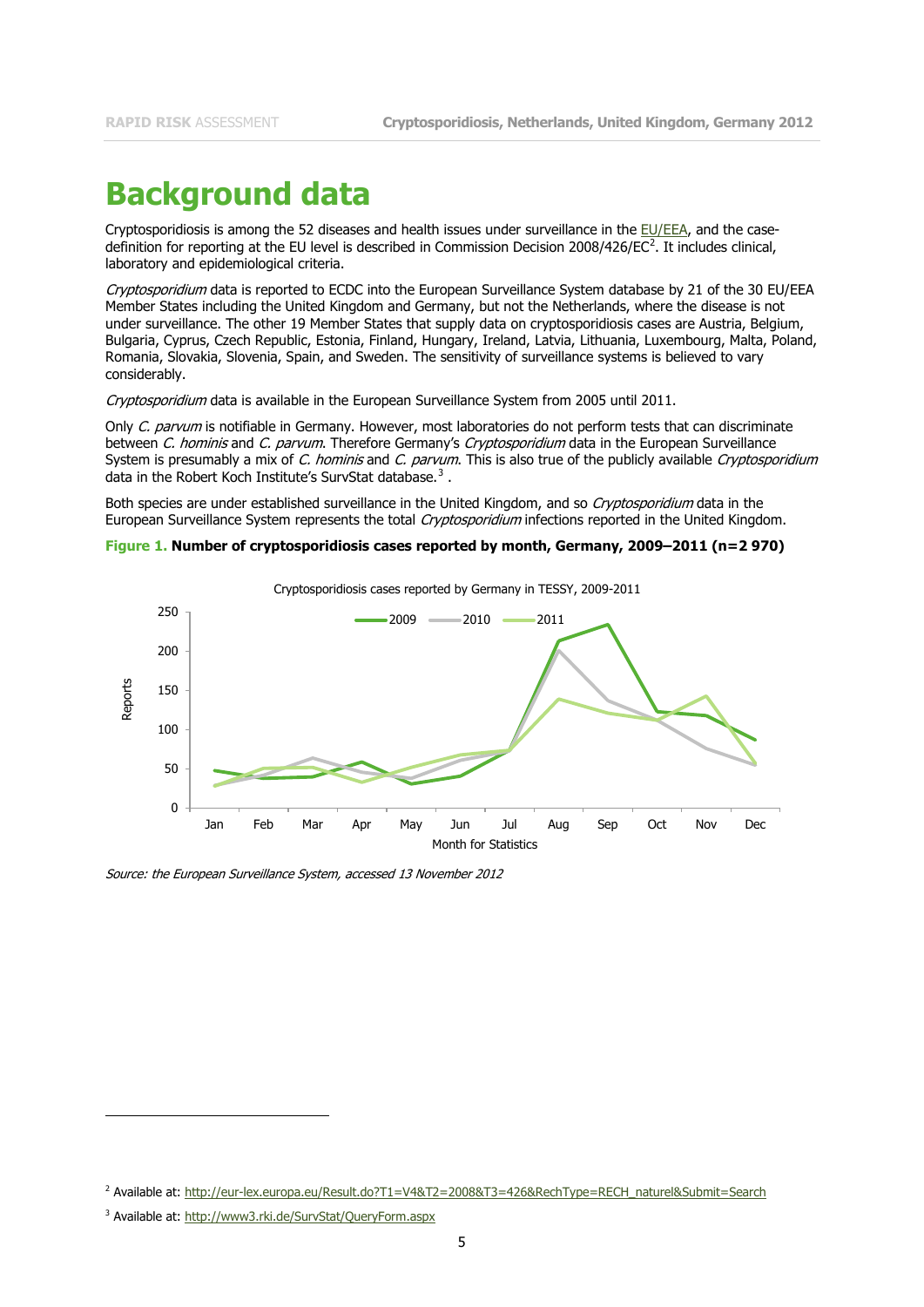

<span id="page-5-0"></span>

Source: the European Surveillance System, accessed 13 November 2012

The mean annual number of reports of Cryptosporidium cases in the European Surveillance System in 2009 to 2011 was 990 from Germany and 4 564 from the United Kingdom. Monthly data in the European Surveillance System from Germany and the United Kingdom from 2009 to 2011 show increased reports between July and October each year [\(figure 1](#page-4-1) and [figure 2\)](#page-5-0).

Information is available for age and gender in Germany and the United Kingdom TESSY data from 2009–2011, with more than 99% of this data complete. The mean age of cases reported by Germany at this time was 23.8 years (range 0 to 97 years) and 19.7 years in the United Kingdom (range 0 to 110 years). Males accounted for 50% of reports in Germany (1 488/1 479), and 46% of reports in the United Kingdom (6 332/7 197).

#### **ECDC threat assessment for the EU**

An increase in cryptosporidiosis notifications has been observed by the United Kingdom, the Netherlands and Germany in late summer-autumn 2012. To date, no other countries have reported an unusual increase in reported number of cryptosporidiosis cases. The number of cases is going down although there are still more cases than usual at this time of year in the Netherlands.

According to affected Member States, the increase is unlikely to be due to surveillance or notification artefact. Laboratory and epidemiological investigations are ongoing to explore the cause(s) of this increase.

The available information from investigations in the United Kingdom, the Netherlands and Germany indicates that there is a not a single, common source, but rather suggest a combination of several causes. These may include climatic drivers, such as the increased rainfall in the summer of 2012 in these countries. Further investigation is required to assess this hypothesis.

A widely distributed commonly consumed product may also be a contributing factor for the noted increase. As increased infections were reported over a ten week period, it is unlikely that a product with a short shelf life would be involved, such as a contaminated salad. Infection from contaminated bottled water is a plausible hypothesis for a subset of cases in the Netherlands, but not in the United Kingdom. This is being further explored by the Netherlands.

The overall threat for citizens in the EU is considered to be low. However, Member States should be alert to an increase in cases as observed in the United Kingdom, the Netherlands and Germany, particularly in relation to immunocompromised and other at risk groups.